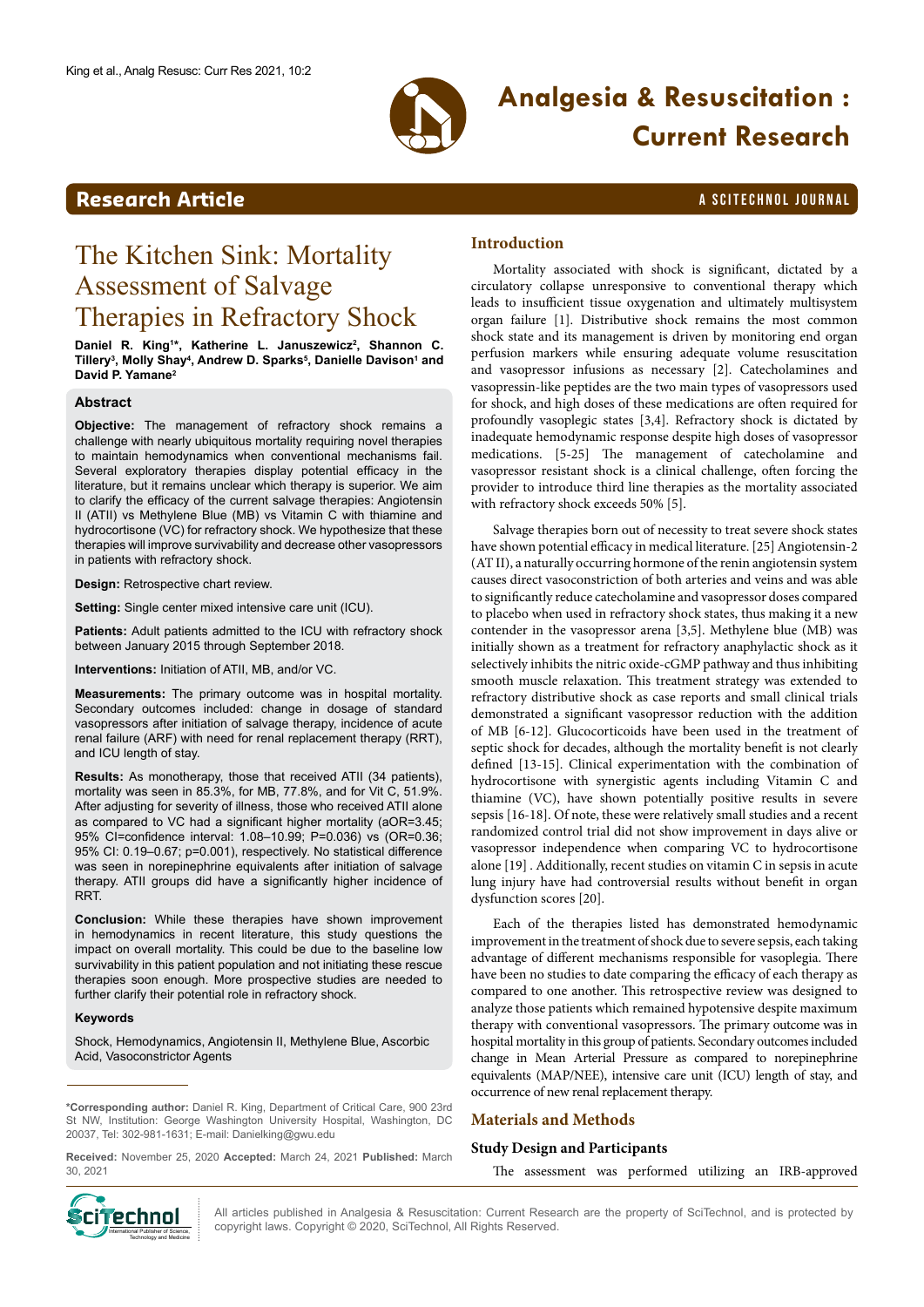retrospective review of patients with refractory shock in a single center mixed ICU composed of medical, surgical, and neurological patients between January 2015 and September 2018. Inclusion criteria included patients who were age 18 or older, were admitted to the ICU, and started on salvage therapies, specifically angiotensin II, methylene blue, and/or vitamin C with thiamine and hydrocortisone. We defined this population as having refractory shock because these salvage therapies were not utilized until at least two or more of these standard vasopressors were used: norepinephrine, vasopressin, epinephrine, and/or phenylephrine. The use of salvage therapies was driven by the continued need for further hemodynamic support per clinical judgment of the treating attending physician. We collected baseline demographics on all patients, including: age, sex, race, BMI, APACHE II, SOFA, shock etiology, operative interventions, need for circulatory support, lactate levels, MAPs and NEE dosages at serial time points, as well as complications, including: renal failure, need for renal replacement therapy, venous thromboembolism, acute respiratory distress syndrome, and use of nitric oxide, or prostacyclin.

#### **Outcomes Measured**

The primary outcome measured was mortality during hospitalization. Secondary outcomes assessed during hospitalization to discharge included: MAP/NEE ratios at time intervals relative to initiation of therapy (-1h, 0h, 1h, 3h, 6h, 12h, 24h), incidence of acute renal failure with need for renal replacement therapy, and ICU length of stay. Norepinephrine equivalents were calculated to determine the standard dose of vasopressors [21].

#### **Statistical Analysis**

Demographic and clinical characteristics were compared between salvage therapy treatment groups at the univariate level. ANOVA and the Kruskal-Wallis test were used for normally distributed and

nonparametric continuous variable comparisons, respectively. Chi-Square and Fisher's exact test were used for categorical variable comparisons with adequate and low cell counts, respectively. Outcomes of interest were similarly compared at the univariate level by way of the aforementioned tests. Continuous outcomes were analyzed for skewness and kurtosis, where positively-skewed outcomes were natural logarithm (ln) transformed to better meet the assumptions for generalized linear modeling (GLM) at the multivariable level. A subgroup analysis of septic and mixed shock only was performed.

Demographics and clinical characteristics with corresponding between-therapy univariate test comparison resulting in P<0.2 were adjusted for potential confounding covariates in multivariable analysis in order to better detect the independent association between therapy and outcome. Multivariable logistic regression modeling and GLM was used for categorical and continuous outcomes, respectively. Backward stepwise selection was used with  $\alpha$ =0.1 stay criteria in each model. Multicollinearity of covariates was assessed by way of variance inflation factor (VIF) analysis in conjunction with the condition index where VIF<2 was considered acceptable. SAS version 9.4 (SAS Institute Inc., Cary, NC) was used for all data analysis and two-sided test P<0.05 was considered statistically significant.

# **Results**

From January 2015 to September 2018, 191 patients were identified to have received any or all of the salvage therapies of AT II, MB, and VC. (Table 1) Men accounted for 67% (n=129) of our cohort, and the average age was 60. Overall mortality amongst all groups as a whole was 65% (125/191). Thirty-four patients received AT II only, 9 patients received MB only, and 79 patients received VC only in addition to their standard vasopressors. We also identified those with mixed therapies. One patient received both AT II and MB,

| Variable                                                                        | AT II only<br>$(n=34)$                              | <b>MB only</b><br>$(n=9)$     | Vit C only<br>$(n=79)$                     | $AT II + Vit C$<br>$(n=37)$              | $MB + Vit C$<br>$(n=27)$        | All <sub>3</sub><br>$(n=4)$ | $\mathsf{P}$ |
|---------------------------------------------------------------------------------|-----------------------------------------------------|-------------------------------|--------------------------------------------|------------------------------------------|---------------------------------|-----------------------------|--------------|
| Age                                                                             | $59.5 \pm 15.5$                                     | $59.3 \pm 14.3$               | $62.2 \pm 15.3$                            | $60.7 \pm 13.2$                          | $56.7 \pm 14.6$                 | $52.5 \pm 5$                | 0.2178       |
| Female                                                                          | 9(26.5)                                             | 3(33.3)                       | 31(29.2)                                   | 12 (32.4)                                | 6(22.2)                         | 0(0)                        | 0.2762       |
| Race<br>AA<br>Asian/PI<br>Caucasian<br>Hispanic<br>Other                        | 18 (52.9)<br>2(5.9)<br>8(23.5)<br>2(5.9)<br>4(11.8) | 4(44.4)<br>2(22.2)<br>3(33.3) | 50(63.3)<br>2(2.5)<br>17(21.5)<br>10(12.7) | 22(59.5)<br>1(2.7)<br>13(35.1)<br>1(2.7) | 19 (70.4)<br>3(11.1)<br>5(18.5) | 3(75.0)<br>1(25.0)          | 0.2982       |
| <b>BMI</b>                                                                      | $28.5 \pm 8.9$                                      | $26.7 \pm 4.2$                | $29.5 \pm 10.9$                            | $33.2 \pm 8.5$                           | $31.7 \pm 11.9$                 | $23.0 \pm 3.5$              | 0.0158       |
| <b>APACHE</b>                                                                   | $26.4 \pm 7.8$                                      | $26.7 \pm 7.7$                | $21.5 \pm 8.1$                             | $24.9 \pm 7.5$                           | $23.5 \pm 7.7$                  | $24.5 \pm 8.5$              | 0.1109       |
| <b>SOFA</b>                                                                     | $10.5 \pm 3.4$                                      | $11.1 \pm 4.1$                | $8.1 \pm 3.2$                              | $10.6 \pm 3.0$                           | $9.5 \pm 3.3$                   | $10.3 \pm 1.0$              | 0.0006       |
| <b>Cause of Shock</b><br>Cardiogenic<br>Hemorrhagic<br>Multifactorial<br>Sepsis | 3(8.8)<br>9(26.5)<br>22 (64.7)                      | 1(11.1)<br>8(88.9)            | 1(1.3)<br>2(2.5)<br>6(7.6)<br>70 (88.6)    | 1(2.7)<br>4(10.8)<br>32 (86.5)           | 1(3.7)<br>26 (96.3)             | 1(25.0)<br>3(75.0)          | 0.0329       |
| <b>Mechanical Circulatory Support</b><br>(VV/VA ECMO, VAD, Impella)             | 3(8.8)                                              | 1(11.1)                       | 6(7.6)                                     | 3(8.1)                                   | 0(0)                            | 0(0)                        | 0.6456       |
| <b>Surgical Interventions</b>                                                   | 10(29.4)                                            | 4(44.4)                       | 22 (27.9)                                  | 14 (37.8)                                | 9(33.3)                         | 0(0)                        | 0.6943       |
| <b>VTE</b>                                                                      | 1(2.9)                                              | 0(0)                          | 3(3.8)                                     | 0(0)                                     | 0(0)                            | 0(0)                        | 0.7579       |
| <b>ARDS</b>                                                                     | 15(44.1)                                            | 3(33.3)                       | 15 (19.0)                                  | 15 (40.5)                                | 12 (44.4)                       | 4(100.0)                    | 0.0003       |
| On Inhaled Prostacycline                                                        | 11(32.4)                                            | 0(0)                          | 7(8.9)                                     | 16 (43.2)                                | 5(18.5)                         | 2(50.0)                     | 0.0001       |
| AKI                                                                             | 18 (52.9)                                           | 5(55.6)                       | 45 (57.0)                                  | 20(54.1)                                 | 19 (70.4)                       | 0(0)                        | 0.2065       |
| <b>RRT</b>                                                                      | 10(29.4)                                            | 2(22.2)                       | 16 (20.3)                                  | 8(21.6)                                  | 4(14.8)                         | 0(0)                        | 0.8108       |
| Lactate                                                                         | $7.5 \pm 5.8$                                       | $6.3 \pm 4.9$                 | $5.6 \pm 5.4$                              | $7.7 \pm 5.5$                            | $8.2 \pm 6.6$                   | $5.3 \pm 1.6$               | 0.0909       |
| MAP at initiation                                                               | $66.4 \pm 11.2$                                     | $76.1 \pm 19.8$               | $73.0 \pm 12.7$                            | $76.3 \pm 16.3$                          | $69.3 \pm 13.5$                 | $78.5 \pm 16.3$             | 0.0722       |
| Norepinephrine Equivalents at initiation                                        | $62.8 \pm 26.9$                                     | $57.5 \pm 30.5$               | $40.8 \pm 24.3$                            | $61.1 \pm 23.8$                          | $49.9 \pm 24.1$                 | $63.0 \pm 20.4$             | 0.27         |

**Table 1:** Baseline characteristics at or before initiation of salvage therapies.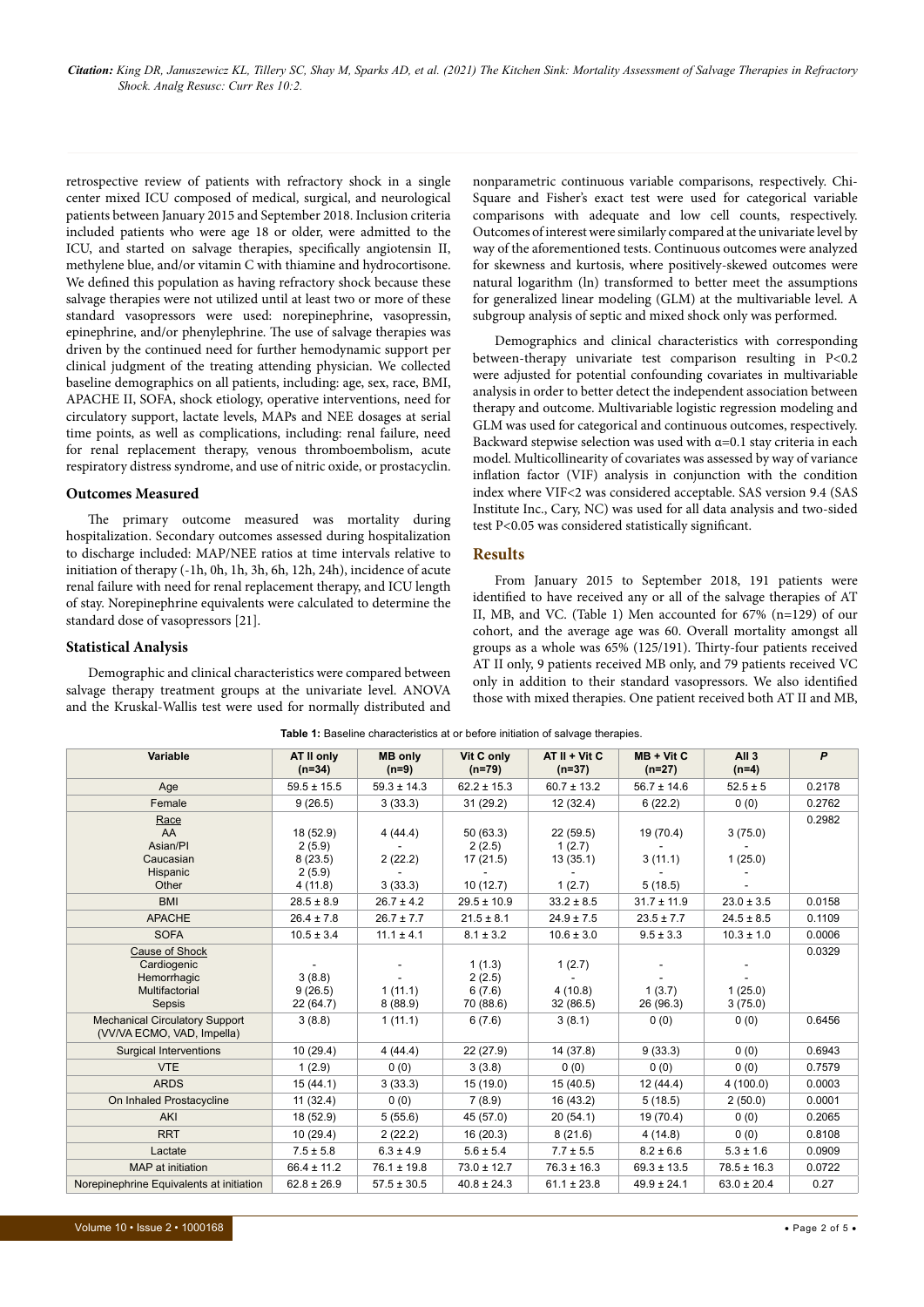37 patients received AT II and VC, and 27 patients received MB and VC. Four patients were identified who received a combination of all three salvage therapies: AT II, MB, and VC. This is best visualized by the accompanying Venn diagram (See additional file 1). Their baseline characteristics differed in BMI, SOFA scores, etiology of shock (most due to sepsis), ARDS, and use of nitric oxide, or prostacyclines.

#### **Primary Outcome**

To assess the primary outcome of mortality, the individual and combination groups of salvage therapies were analyzed. When looking at the individual salvage drug groups, the AT II only group had a mortality of 85.3% (29/34 patients), MB group had a mortality of 77.8% (7/9 patients), and VC group had the lowest mortality of 51.9% (41/79 patients) which was statistically significant (P=0.008). The combinations of AT II + MB had 0% mortality (0/1 patient), AT II + VC had 67.6% (25/37 patients), and MB + VC had 74.1% (20/27 patients). The patients who received all three salvage therapies had 75% mortality (3/4 patients)

After adjusting for baseline characteristics, AT II therapy alone had significantly higher odds of mortality relative to VC only (aOR=adjusted odds ratio=3.45; 95% CI=confidence interval: 1.08 – 10.99; P=0.036), whereas MB therapy alone was not detected significantly different from VC only in regards to mortality ( $aOR =$ 3.42; 95% CI: 0.62 – 18.85; P=0.158). VC only was used as reference due to the fact that it had the lowest mortality and highest sample size. The combination therapies did not show any statistical difference in mortality after adjusting for baseline characteristics (Table 2).

To identify the individual effect of each salvage medication, they were adjusted for the other therapies, but no statistical difference

was seen. However, AT II and MB trended towards higher odds of mortality with aORs of 1.86 and 1.91, respectively (P=0.103 and P=0.118, respectively). After adjusting for baseline characteristics, no significant relation to mortality was identified with AT II (aOR=0.97; 95% CI: 0.40 - 2.35; P=0.953)), whereas MB still trended towards higher odds of mortality (aOR=1.83; 95% CI 0.73 - 4.57; P=0.197). Vitamin C trended towards lower odds of mortality relative to those who did not receive it (aOR 0.38; 95% CI: 0.14 – 1.04; P=0.06). The subgroup analysis of septic and mixed shock alone showed similar results with VC having the lowest mortality (OR 0.36 (0.19 - 0.67) p= 0.001). (Additional File 3)

#### **Secondary Outcomes**

Norepinephrine equivalents (NEE) were used to effectively compare a change in standard vasopressor dosage after initiation of salvage therapies. MAP/NEE ratio significantly increased over time for AT2, VC, and MB. (Figure 2, Additional File 2) The relationship between AT2 dosing and NEE is better shown in Figure 1.

In regards to acute renal failure requiring renal replacement therapy (RRT), the analysis included those patients not on RRT within 72 hours prior to initiation of salvage therapies and excluded those already receiving RRT. After initiation of salvage therapies, in the AT II only group,  $9/17$  patients (52.9%) required RRT. In the AT II + VC group, 12/24 patients (50%) started RRT whereas only 6/62 patients (9.7%) in the VC group and 2/21 patients (9.5%) in the MB + VC group required RRT. For groups with AT II, a statistically significant difference was seen for patients requiring RRT. (Table 3)

When assessing ICU length of stay, there was no statistically significant difference seen among the groups overall ( $P = 0.454$ ) or via

| <b>Outcomes</b>                                                                                                                | AT II only<br>$(n=34)$ | <b>MB only</b><br>$(n=9)$                 | Vit C only<br>$(n=79)$ | $AT II + MB$<br>$(n=1)$ | $AT II + Vit C$<br>$(n=37)$ | $MB + Vit C$<br>$(n=27)$ | All 3<br>$(n=4)$       |
|--------------------------------------------------------------------------------------------------------------------------------|------------------------|-------------------------------------------|------------------------|-------------------------|-----------------------------|--------------------------|------------------------|
| Mortality *                                                                                                                    | 29 (85.3)              | 7(77.8)                                   | 41 (51.9)              | 0(0)                    | 25 (67.6)                   | 20(74.1)                 | 3(75.0)                |
| Unadiusted OR (95% CI)                                                                                                         |                        | $ 5.38(1.89 - 15.31) 3.24(0.63 - 16.59) $ |                        | <b>NE</b>               | $1.93(0.85 - 4.37)$         | $2.65(1.01 - 6.97)$      | $ 2.78(0.28 - 27.90) $ |
| Adjusted OR (95% CI)                                                                                                           |                        | $3.45(1.08 - 10.99)$ 3.42 (0.62 - 18.85)  |                        | <b>NE</b>               | $0.91(0.34 - 2.45)$         | $2.23(0.73 - 6.78)$      | $ 2.45(0.22 - 27.30) $ |
| Unadjusted P                                                                                                                   | 0.0016                 | 0.1576                                    |                        |                         | 0.1147                      | 0.0485                   | 0.3847                 |
| Adjusted P                                                                                                                     | 0.0362                 | 0.1584                                    |                        |                         | 0.8539                      | 0.1586                   | 0.4657                 |
| $*$ We see that 'bead to bead' Vitamin C only had the lowest mortality rate, and this was statistically significant (p=0,0083) |                        |                                           |                        |                         |                             |                          |                        |

**Table 2:** Unadjusted and Adjusted Mortality.

\* We see that 'head to head' Vitamin C only had the lowest mortality rate, and this was statistically significant (p=0.0083)

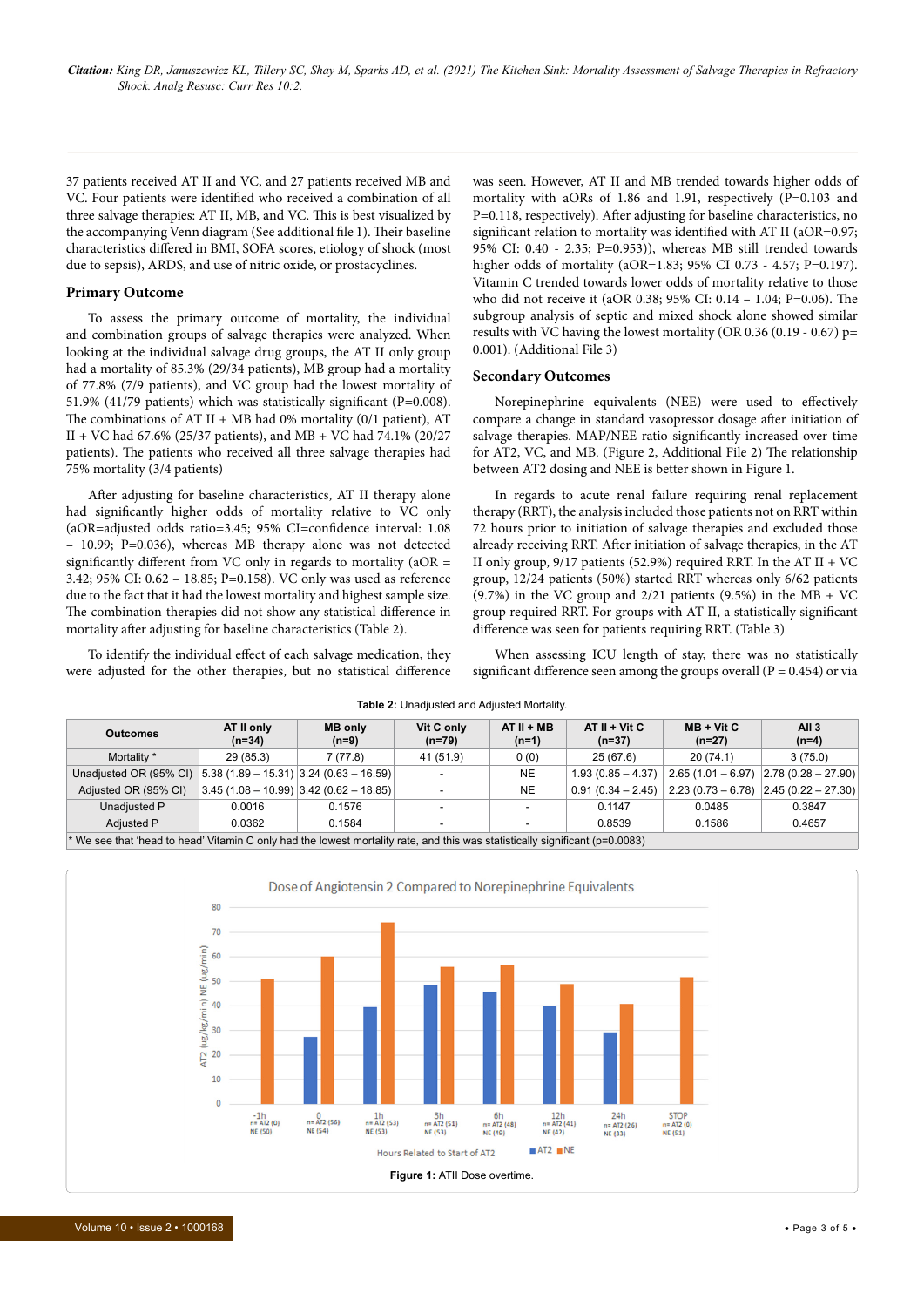| <b>Table 3: New Renal Replacement Therapy after initiation.</b>                                  |                    |                 |                    |                       |                   |                |                   |  |  |
|--------------------------------------------------------------------------------------------------|--------------------|-----------------|--------------------|-----------------------|-------------------|----------------|-------------------|--|--|
| Outcome                                                                                          | AT II only $(1)^*$ | $MB$ only $(2)$ | Vit C only $(3)^*$ | AT II + Vit C $(5)^*$ | $MB + Vit C (6)*$ | All 3 (7)      | <b>Total</b>      |  |  |
| Renal<br>Replacement<br>Therapy after<br>Initiation                                              | 9/17<br>$(52.9\%)$ | 0/7<br>$(0\%)$  | 6/62<br>$(9.7\%)$  | 12/24<br>$(50\%)$     | 2/21<br>$(9.5\%)$ | 0/3<br>$(0\%)$ | 29/134<br>(21.6%) |  |  |
| *Statistical significance (P<0.01) found for varying combinations of groups: 1v3, 1v6, 3v5, 5v6. |                    |                 |                    |                       |                   |                |                   |  |  |

pairwise comparisons. (Additional File 4).

### **Discussion**

This retrospective analysis of 191 patients who required salvage therapy for refractory shock with one or a combination of the three treatments described showed that in a head to head comparison, patients treated with the combination of vitamin C, hydrocortisone, and thiamine had the lowest mortality at hospital discharge compared to treatments with AT II or MB alone (P<0.01). (Table 2) VC therapy was used significantly more as compared to the other modalities, likely stemming from its overall perception of a benign therapy and its relatively low-cost comparison. For that reason, we would assume this patient group would overall be less severely ill, however this is not supported by the average APACHE and SOFA scores calculated at ICU admission, though there is a trend towards lower scores with the VC group. (Table 1) The effect of VC protocol on mortality in severe sepsis appears significant in this retrospective review, but not fitting with findings from high quality randomized controlled trials over the past years (16, 18, 19, 20). Of note, the more recent VITAMINS randomized clinical trial, which utilized the Marik protocol, corroborated our findings and did not show any difference in vasopressor independence as well [19].

We were able to see that the overall MAP/NEE ratio increased over time with the sole use of AT2, VC, and MB respectively, which was statistically significant, but we should note that a portion of patients died in each group before the 24h mark. (Figures 1 & 2, Additional File 2) The hemodynamic response to these therapies is expected [5]. The VC only group had a significantly higher MAP at initiation and at hour 6 as compared to AT II only (p0.006 and p0.0340 respectively). This again questions the accuracy of severity of illness equivalence between the groups as well as our tendency to start VC earlier in the disease course. This review was designed to measure response within 24 hours of initiation of salvage therapy, as refractory shock and anaerobic metabolism can quickly snowball into an insurmountable acidosis and multisystem organ failure [1]. It's clear from this review that the mortality associated with refractory shock remains devastating. Although AT II has been proven to work quickly in improving hemodynamics, its effect on mortality difference was not shown here possibly owing to its late utilization and small sample size [5]. It has been suggested by some that refractory shock be treated broadly, introducing agents with different mechanisms of action together at once initially, then deescalating thereafter, similar to early goal directed therapy and broad-spectrum antibiotics approach [22,23]. The idea of sepsis and refractory shock as a complex disease process requiring multiple avenues of attack is the basis behind the seemingly random assortment of therapies in the VC protocol [16]. However, efficacy of these rescue interventions continues to be uncertain and the overall goal should be aggressive intervention at earlier stages of shock in order to prevent decompensation into refractory shock [25].

Acute renal failure is common in severe sepsis and has a significantly higher mortality associated with it as compared to acute



renal failure from a separate etiology [22]. This review suggested that the AT II only group had a significantly higher rate of new renal replacement therapy after initiation as compared to MB only and VC only (P=0.02, P<0.01 respectively). (Table 3) This further supports the notion that these patients were in fact sicker at baseline as compared to the VC group. Additionally, this enforces the concept that the etiology of ARF in sepsis is multifactorial, and not solely a result of renal hypoperfusion. It had been suggested by post hoc analysis of the ATHOS3 trial, that AT II potentially offered a renal protection benefit as patients on AT II came off RRT therapy faster as compared to placebo (38% vs 15%; P=0.007) (24). This review did not follow patients out to RRT liberation, but the low incidence in new onset RRT after initiation in the VC only group (9.7%) was similar to the findings from Marik et al. [16]. ICU length of stay was not significantly different across separate treatment groups, possibly owing to the large mortality rate associated with this review in conjunction with a small sample size.

The major limitation in this study is its low power. The low number of subjects overall and, particularly in the MB group, drove the statistical power down and thus increased the chance for type II error. This review had a significant amount of crossover between groups which limited our analysis. The study included all types of shock as well, which can confound results given the different treatment regimens indicated based on etiology of shock. Larger sample size could analyze the effects of these drugs more clearly. Additional limitations of this study include its nature as a retrospective review. There was not a uniform definition of refractory shock used to identify patients for the study. Patients were given interventions based on attending discretion, which can lead to selection bias. Patients were not standardized to initiation of the therapy; thus, we cannot assume that the results are equivocal across groups. Prospective trials could more clearly compare the efficacy of these salvage therapies, though because of the dynamic nature of sepsis, a uniformly efficacious agent may not be easily defined.